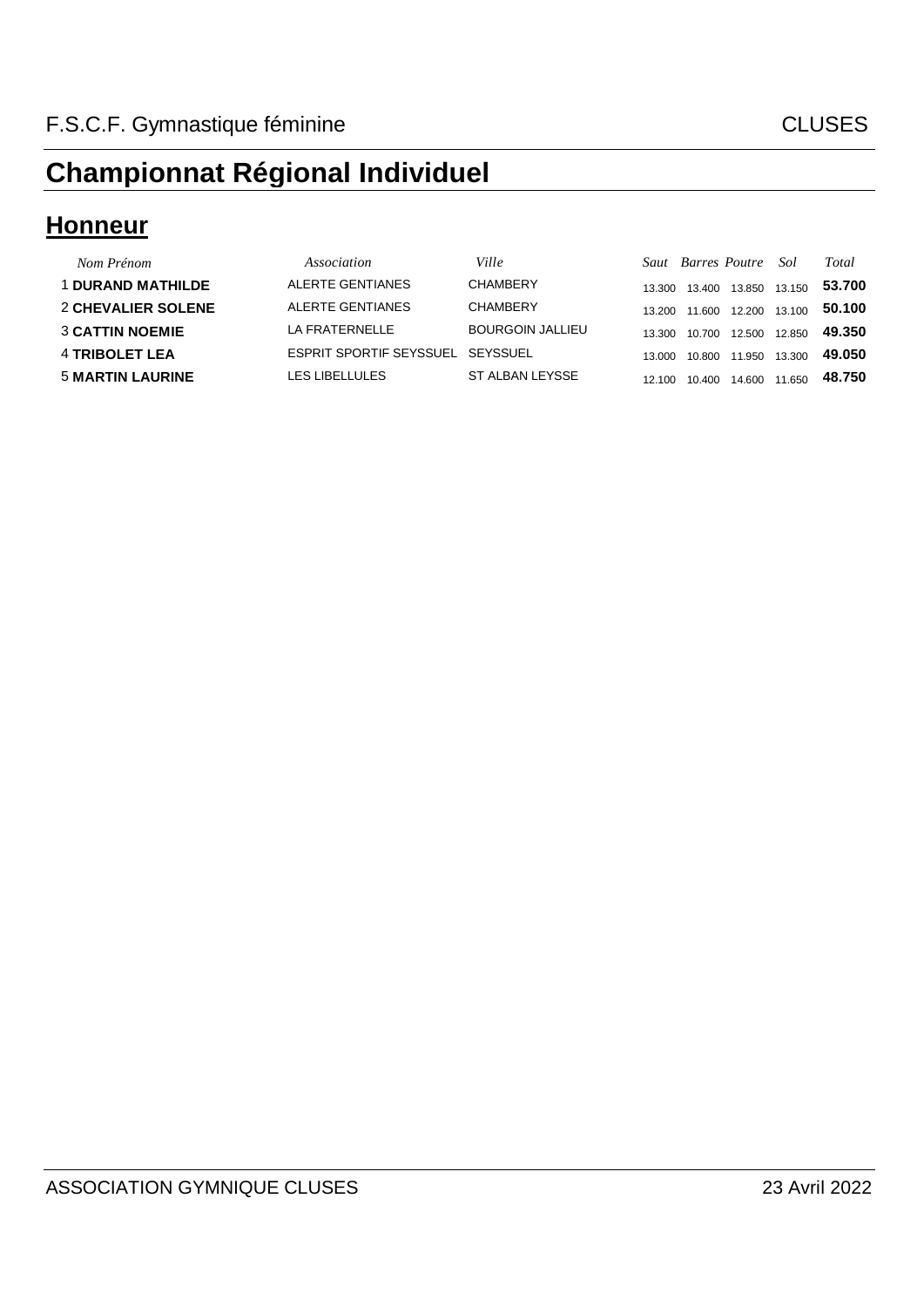#### **Avenir**

| Nom Prénom             | Association                                  | Ville            |        | Saut Barres Poutre Sol |                     |        | Total  |
|------------------------|----------------------------------------------|------------------|--------|------------------------|---------------------|--------|--------|
| <b>1 EYMARD CLARA</b>  | ALERTE GENTIANES                             | <b>CHAMBERY</b>  | 12.860 | 10.760                 | 12.700 12.450       |        | 48.770 |
| <b>2 GERY ANAELLE</b>  | <b>AVENIR SPORTIF</b>                        | <b>ROIFFIEUX</b> | 12860  | 9.600                  | 12.350 12.250       |        | 47.060 |
| <b>3 LACAS LOUANNE</b> | ALERTE GENTIANES                             | <b>CHAMBERY</b>  | 11.360 |                        | 9.700 12.200 11.400 |        | 44.660 |
| 4 RICCIO INDIA         | LES BLEUETS DE MAURIENN ST JEAN DE MAURIENNE |                  | 11.330 | 7.830                  | 10.900              | 12.300 | 42.360 |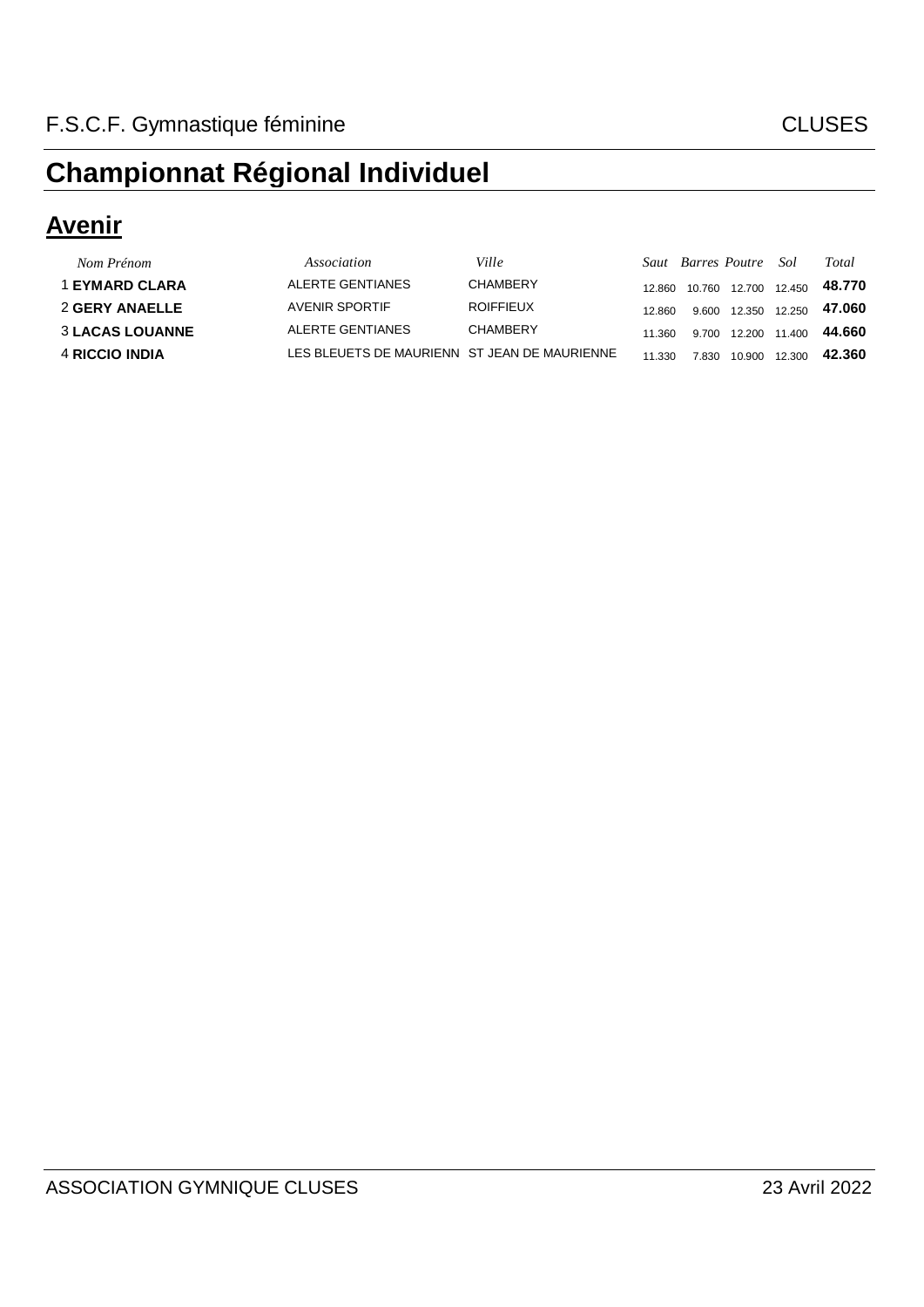#### **Senior1**

| Nom Prénom                    | Association                                  | Ville                   |        | Saut Barres Poutre |               | Sol    | Total      |
|-------------------------------|----------------------------------------------|-------------------------|--------|--------------------|---------------|--------|------------|
| <b>1 DUPUIS CAMILLE</b>       | <b>LES LIBELLULES</b>                        | ST ALBAN LEYSSE         | 13.100 |                    | 11.000 13.050 | 11.850 | 49.000     |
| <b>1 TRABUCCO MAEVA</b>       | SAINT PIERRE SPORT GYMN                      | ST PIERRE D'ALBIGNY     | 13.300 | 9.550              | 12.950        | 13.200 | 49,000     |
| <b>3 BOUZIANI DESYDERIA</b>   | <b>LA FRATERNELLE</b>                        | <b>BOURGOIN JALLIEU</b> | 11.600 | 9.700              | 12.100 12.550 |        | 45.950     |
| <b>4 GARON GUINAUD ELSA</b>   | <b>OXYGYM</b>                                | LES ABRETS EN DAUPHIN   | 13.000 | 9.550              | 11.350        | 11.100 | 45.000     |
| <b>5 MICHALLAT ESTELLE</b>    | LA SENTINELLE DES ALPES                      | <b>GRENOBLE</b>         | 11.800 | 9.200              | 10.850        | 12.650 | 44.500     |
| <b>6 MARCOZ ESTELLE</b>       | LA JEANNE D'ARC                              | <b>ST MARCELLIN</b>     | 11.600 | 8.100              | 12.300        | 11.400 | 43.400     |
| <b>7 BELLIER MARION</b>       | LA SENTINELLE DES ALPES                      | <b>GRENOBLE</b>         | 12.600 | 8.100              | 9.350         | 12.250 | 42.300     |
| <b>8 NAPOLI AURELIE</b>       | LA JEANNE D'ARC                              | <b>ST MARCELLIN</b>     | 11.700 | 7.850              | 10.400 11.150 |        | 41.100     |
| <b>9 DUBONNET CLEMENCE</b>    | LES LIBELLULES                               | ST ALBAN LEYSSE         | 11.600 | 7.900              | 10.150 11.100 |        | 40.750     |
| <b>10 SEIGLE VATTE MELYNE</b> | <b>OXYGYM</b>                                | LES ABRETS EN DAUPHIN   | 11.400 | 8.150              | 10.100 10.850 |        | 40.500     |
| <b>11 SIDI YKHLEF LAMIS</b>   | <b>LES PERVENCHES</b>                        | LA MOTTE SERVOLEX       | 12.000 | 4.600              | 11.450        | 11.400 | 39.450     |
| <b>12 OLIER LUDIVINE</b>      | AVANT-GARDE TURRIPINOIS LA TOUR DU PIN       |                         | 11.600 | 6.200              | 10.650        | 10.250 | 38.700     |
| <b>13 CHEVALEYRE ANAIS</b>    | AVANT-GARDE TURRIPINOIS LA TOUR DU PIN       |                         | 11.600 | 6.400              | 10.350        | 10.250 | 38.600     |
| <b>14 REVERCHON LOU ANNE</b>  | <b>OXYGYM</b>                                | LES ABRETS EN DAUPHIN   | 11.700 | 7.600              | 8.100         | 10.800 | 38.200     |
| <b>15 SOLOY NINON</b>         | AVANT-GARDE TURRIPINOIS LA TOUR DU PIN       |                         | 11.700 | 5.800              | 9.550         | 10.950 | 38.000     |
| <b>BIESSY BONNET MANON</b>    | UNION CHABONNAISE                            | <b>CHABONS</b>          |        |                    |               |        | Non class. |
| <b>GADEN LEANA</b>            | LES BLEUETS DE MAURIENN ST JEAN DE MAURIENNE |                         |        |                    |               |        | Non class. |
| <b>KOHLER ENOLA</b>           | AVANT-GARDE TURRIPINOIS LA TOUR DU PIN       |                         |        |                    |               |        | Non class. |
| <b>POULET ROSINE</b>          | <b>OXYGYM</b>                                | LES ABRETS EN DAUPHIN   |        |                    |               |        | Non class. |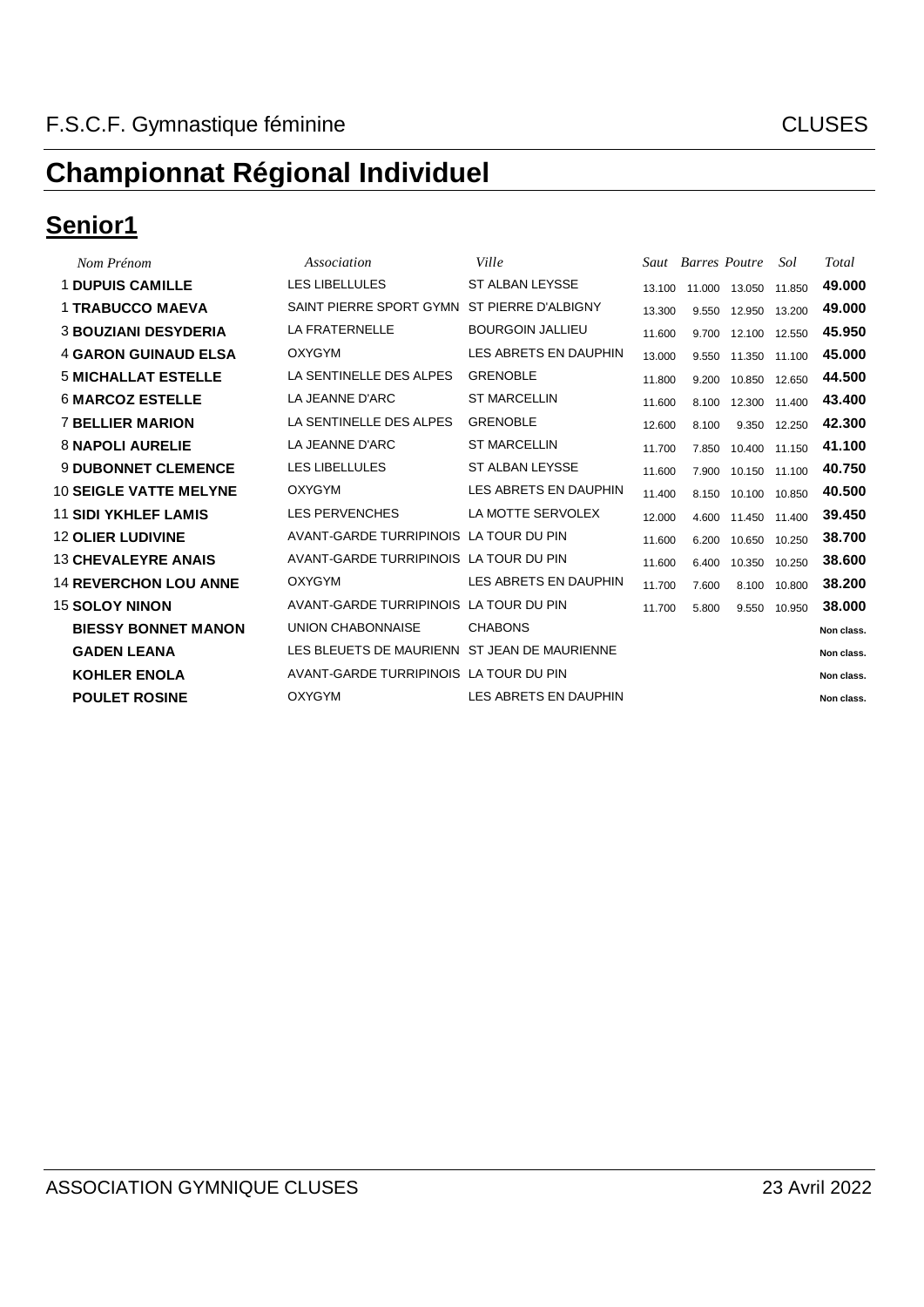#### **Junior1**

| Nom Prénom                | Association                                  | Ville                   |        | Saut Barres Poutre |                     | Sol    | Total      |
|---------------------------|----------------------------------------------|-------------------------|--------|--------------------|---------------------|--------|------------|
| <b>1 MONDANGE ELISA</b>   | LA FRATERNELLE                               | <b>BOURGOIN JALLIEU</b> | 11.930 |                    | 10.260 12.150       | 12.550 | 46.890     |
| <b>2 LUSSOU CAPUCINE</b>  | <b>LA FRATERNELLE</b>                        | <b>BOURGOIN JALLIEU</b> | 11.960 | 9.130              | 11.400              | 12.850 | 45.340     |
| <b>3 FIANDINO FELICIE</b> | <b>LES LIBELLULES</b>                        | ST ALBAN LEYSSE         | 13.030 | 8.130              | 12.050              | 12.050 | 45.260     |
| <b>4 BERTHUY CLAIRE</b>   | AVANT-GARDE TURRIPINOIS LA TOUR DU PIN       |                         | 13.000 | 8.700              | 9.650               | 11.750 | 43.100     |
| <b>5 RUCCHIONE MANON</b>  | LES BLEUETS DE MAURIENN ST JEAN DE MAURIENNE |                         | 11.900 | 7.630              | 11.550              | 11.850 | 42.930     |
| <b>6 BOREL JULYANE</b>    | AVANT-GARDE TURRIPINOIS LA TOUR DU PIN       |                         | 12.300 |                    | 8.500 10.450 11.500 |        | 42.750     |
| <b>7 ROCHE LEANE</b>      | <b>CHARTREUSE GYM</b>                        | ST LAURENT DU PONT      | 11.800 | 8.330              | 10.400              | 11.250 | 41.780     |
| 8 COSI AXELLE             | <b>LES LIBELLULES</b>                        | ST ALBAN LEYSSE         | 11.630 | 7.500              | 10.500              | 11.500 | 41.130     |
| <b>9 BERTRUME CAMILLE</b> | <b>CHARTREUSE GYM</b>                        | ST LAURENT DU PONT      | 11.760 | 7.560              | 11.550              | 10.050 | 40.920     |
| <b>10 DEFOSSE ANDREA</b>  | ALERTE GENTIANES                             | <b>CHAMBERY</b>         | 10.760 | 7.560              | 10.700              | 11.200 | 40.220     |
| <b>11 BOUDES LILOU</b>    | <b>ESPRIT SPORTIF SEYSSUEL</b>               | <b>SEYSSUEL</b>         | 11.860 | 6.930              | 9.200               | 10.850 | 38.840     |
| <b>12 GAYRARD LISON</b>   | LES LIBELLULES                               | ST ALBAN LEYSSE         | 11.360 | 7.230              | 7.500               | 10.800 | 36.890     |
| <b>CAPUCETTI ENZA</b>     | LES BLEUETS DE MAURIENN ST JEAN DE MAURIENNE |                         |        |                    |                     |        | Non class. |
| <b>ROMA TAHNEE</b>        | SAINT PIERRE SPORT GYMN ST PIERRE D'ALBIGNY  |                         |        |                    |                     |        | Non class. |
| <b>RUCCHIONE COLINE</b>   | LES BLEUETS DE MAURIENN ST JEAN DE MAURIENNE |                         |        |                    |                     |        | Non class. |
| <b>SERMET ANNE</b>        | <b>UNION CHABONNAISE</b>                     | <b>CHABONS</b>          |        |                    |                     |        | Non class. |
| <b>TABOUROT PAULINE</b>   | <b>CHARTREUSE GYM</b>                        | ST LAURENT DU PONT      |        |                    |                     |        | Non class. |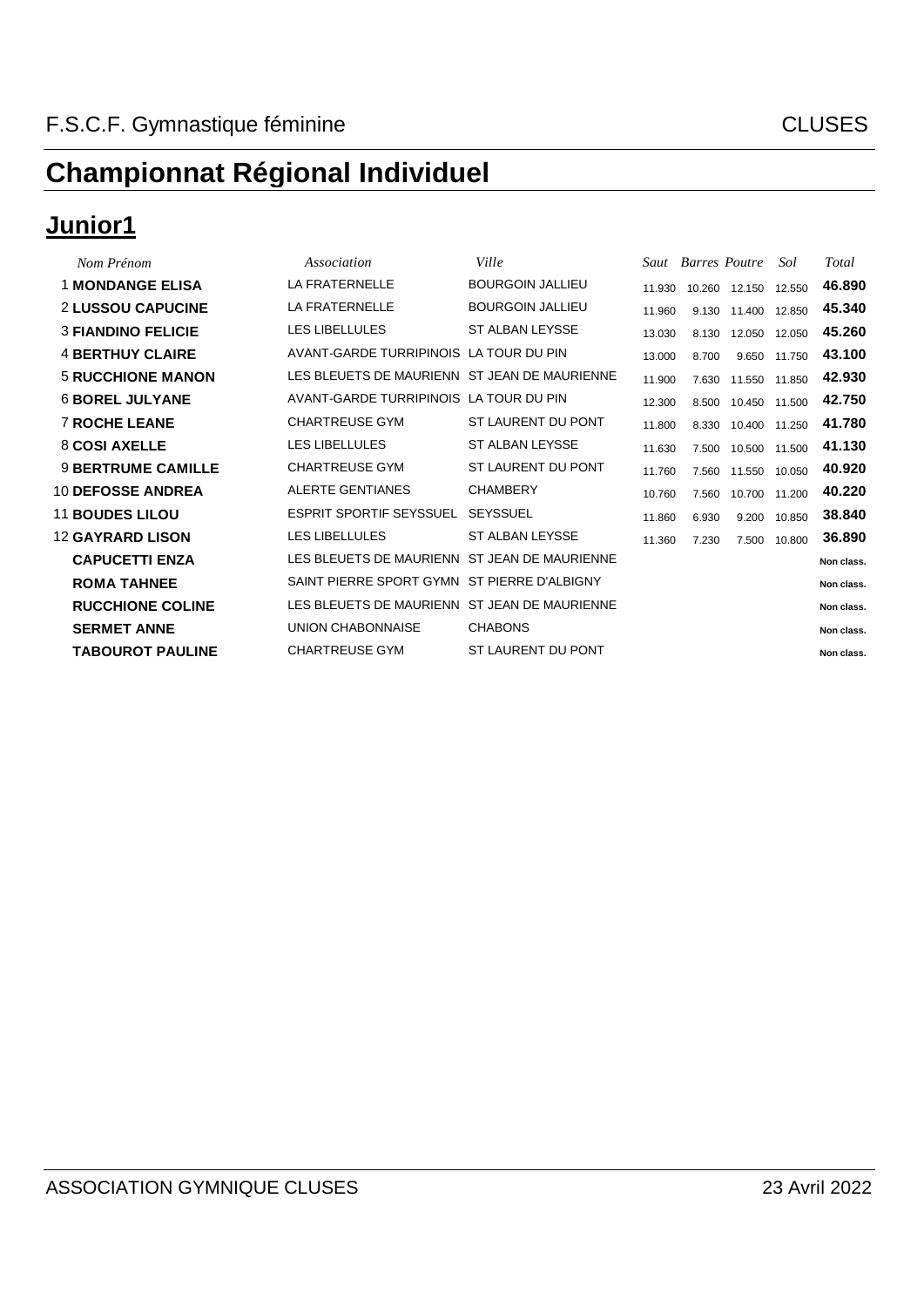#### **Cadette1**

| Nom Prénom                  | Association                    | Ville                   |        | Saut Barres Poutre |               | Sol          | Total      |
|-----------------------------|--------------------------------|-------------------------|--------|--------------------|---------------|--------------|------------|
| <b>1 MONTAGNER LILOE</b>    | <b>ESPRIT SPORTIF SEYSSUEL</b> | <b>SEYSSUEL</b>         | 12.800 | 9.600              | 11.050        | 11.650       | 45.100     |
| <b>2 CONSTANT TIFENN</b>    | ALERTE GENTIANES               | <b>CHAMBERY</b>         | 11.560 | 8.660              | 11.900 12.250 |              | 44.370     |
| <b>3 VALET CORA</b>         | ALERTE GENTIANES               | <b>CHAMBERY</b>         | 11.560 | 8.360              | 11.850 11.350 |              | 43.120     |
| <b>4 ROSSI ELISE</b>        | <b>LES LIBELLULES</b>          | ST ALBAN LEYSSE         | 11.830 | 8.730              | 10.600 11.100 |              | 42.260     |
| <b>5 PORTERET CORALINE</b>  | <b>AVENIR SPORTIF</b>          | <b>ROIFFIEUX</b>        | 11.300 | 9.660              |               | 9.900 11.150 | 42.010     |
| <b>6 CHAUVEAU EMILOU</b>    | LA FRATERNELLE                 | <b>BOURGOIN JALLIEU</b> | 11.600 | 8.030              | 11.400        | 10.700       | 41.730     |
| <b>7 LOPEZ LUCILE</b>       | ESPRIT SPORTIF SEYSSUEL        | <b>SEYSSUEL</b>         | 11.660 | 6.900              | 10.000        | 12.300       | 40.860     |
| 8 FARENGA CARLA             | <b>ESPRIT SPORTIF SEYSSUEL</b> | <b>SEYSSUEL</b>         | 11.360 | 8.100              |               | 9.500 11.150 | 40.110     |
| <b>9 AGIER MEYER PHEBEE</b> | UNION CHABONNAISE              | <b>CHABONS</b>          | 11.530 | 6.550              | 10.350        | 10.700       | 39.130     |
| <b>10 FERRE ANAIS</b>       | LA FRATERNELLE                 | <b>BOURGOIN JALLIEU</b> | 12.060 | 7.900              | 10.050        | 8.600        | 38,610     |
| <b>11 VIARD LOLA</b>        | <b>CHARTREUSE GYM</b>          | ST LAURENT DU PONT      | 10.860 | 5.660              | 11.200        | 10.550       | 38.270     |
| <b>12 ROCHE MAELIE</b>      | <b>CHARTREUSE GYM</b>          | ST LAURENT DU PONT      | 11.530 | 4.500              | 11.400        | 10.500       | 37.930     |
| <b>BERNARD BERYL</b>        | UNION CHABONNAISE              | <b>CHABONS</b>          |        |                    |               |              | Non class. |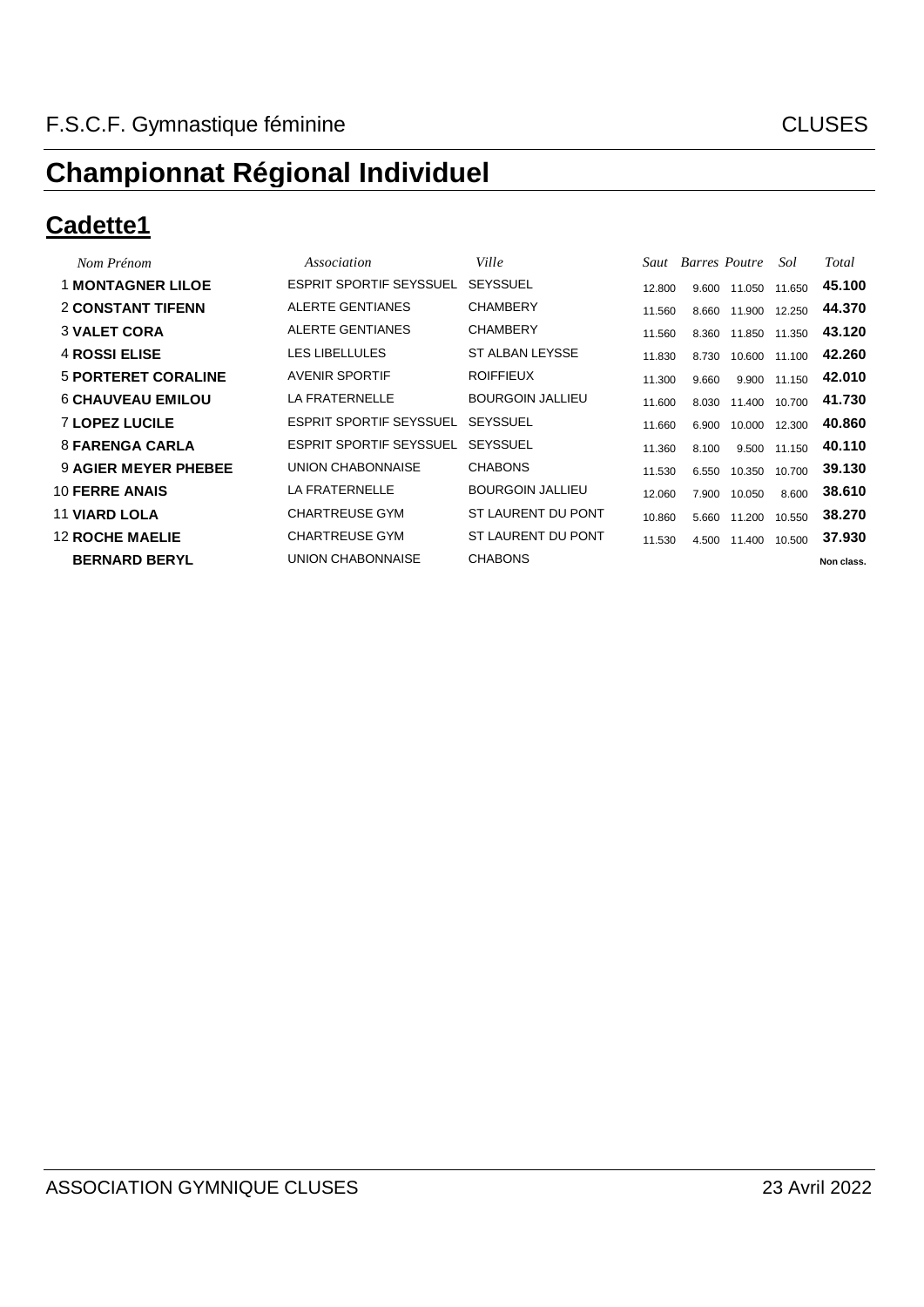### **Minime1**

| Nom Prénom                                                             | Association           | Ville                   |        |       | <b>Saut</b> Barres Poutre | Sol    | Total      |
|------------------------------------------------------------------------|-----------------------|-------------------------|--------|-------|---------------------------|--------|------------|
| <b>1 BEAUNE JADE</b>                                                   | ALERTE GENTIANES      | <b>CHAMBERY</b>         | 11 100 | 8.700 | 11.300                    | 11.250 | 42.350     |
| 2 GAGET ALICE                                                          | ALERTE GENTIANES      | <b>CHAMBERY</b>         | 10.600 | 8.100 | 11.850                    | 10.950 | 41.500     |
| <b>3 POMPILIO EMMA</b>                                                 | LA FRATERNELLE        | <b>BOURGOIN JALLIEU</b> | 11.900 | 8.000 | 11.500                    | 10.050 | 41.450     |
| 4 MARTINS CERQUEIRA LINORA SAINT PIERRE SPORT GYMN ST PIERRE D'ALBIGNY |                       |                         | 11.500 | 7.700 | 10.300                    | 11.150 | 40.650     |
| <b>5 DUVAL ENOLA</b>                                                   | <b>CHARTREUSE GYM</b> | ST LAURENT DU PONT      | 11.500 | 8.300 | 9.250                     | 10.550 | 39.600     |
| <b>BETTON MAELLE</b>                                                   | <b>AVENIR SPORTIF</b> | <b>ROIFFIEUX</b>        |        |       |                           |        | Non class. |
| <b>CHARVET APOLLINE</b>                                                | <b>CHARTREUSE GYM</b> | ST LAURENT DU PONT      |        |       |                           |        | Non class. |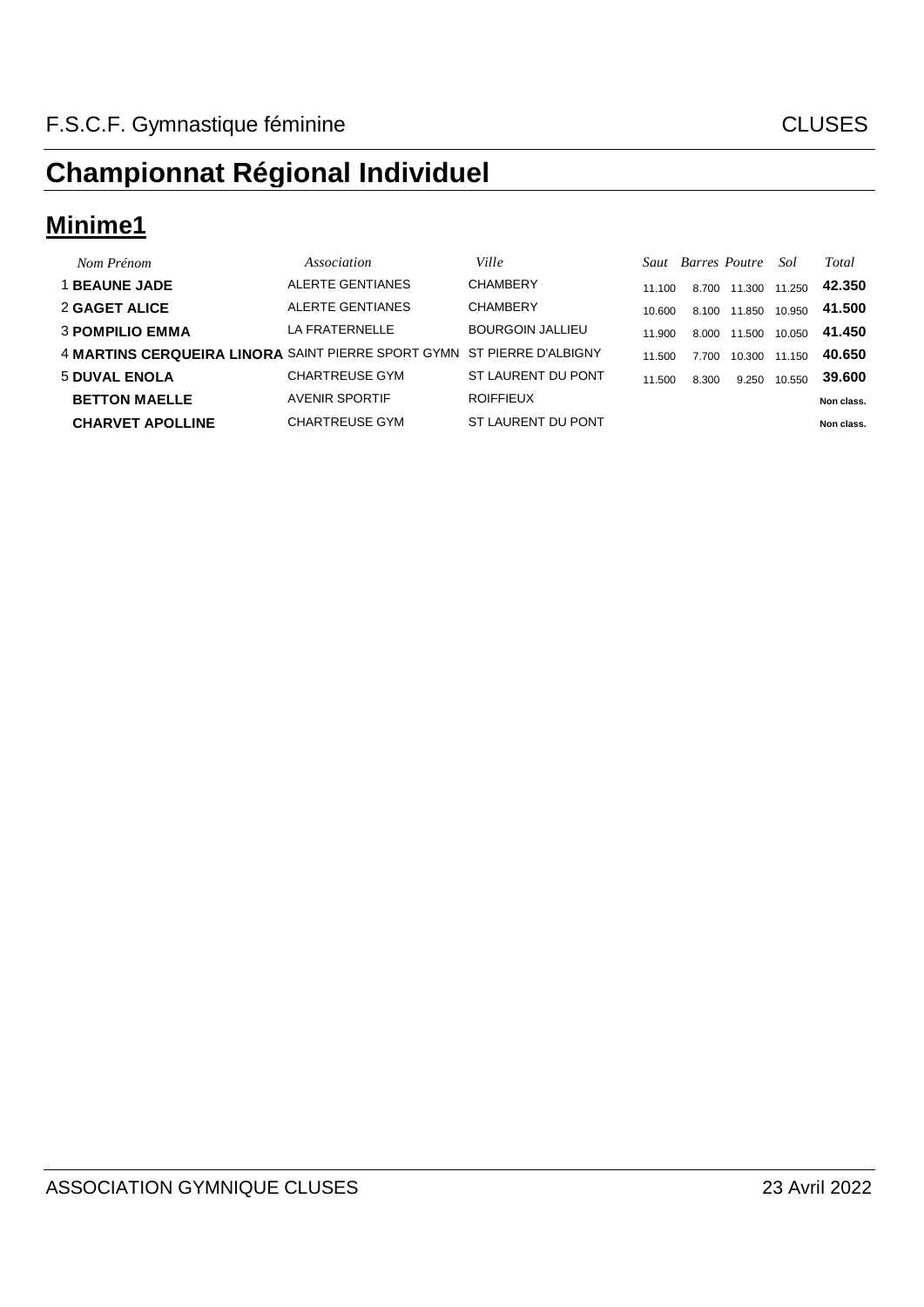### **Benjamine1**

| Nom Prénom                    | Association       | <i>Ville</i>        |        | Saut Barres Poutre Sol |                     |                     | Total  |
|-------------------------------|-------------------|---------------------|--------|------------------------|---------------------|---------------------|--------|
| <b>1 GONCALVES COSTA EMMA</b> | LA JEANNE D'ARC   | <b>ST MARCELLIN</b> | 11.800 |                        | 8.300 11.600 11.150 |                     | 42.850 |
| <b>2 KALAYCI EJRINE</b>       | ALERTE GENTIANES  | <b>CHAMBERY</b>     | 11 200 |                        |                     | 6.400 12.000 11.500 | 41.100 |
| <b>3 DUPASQUIER LILOU</b>     | I A FRATFRNFI I F | BOURGOIN JALLIEU    | 11.400 |                        | 5.200 10.800 10.650 |                     | 38.050 |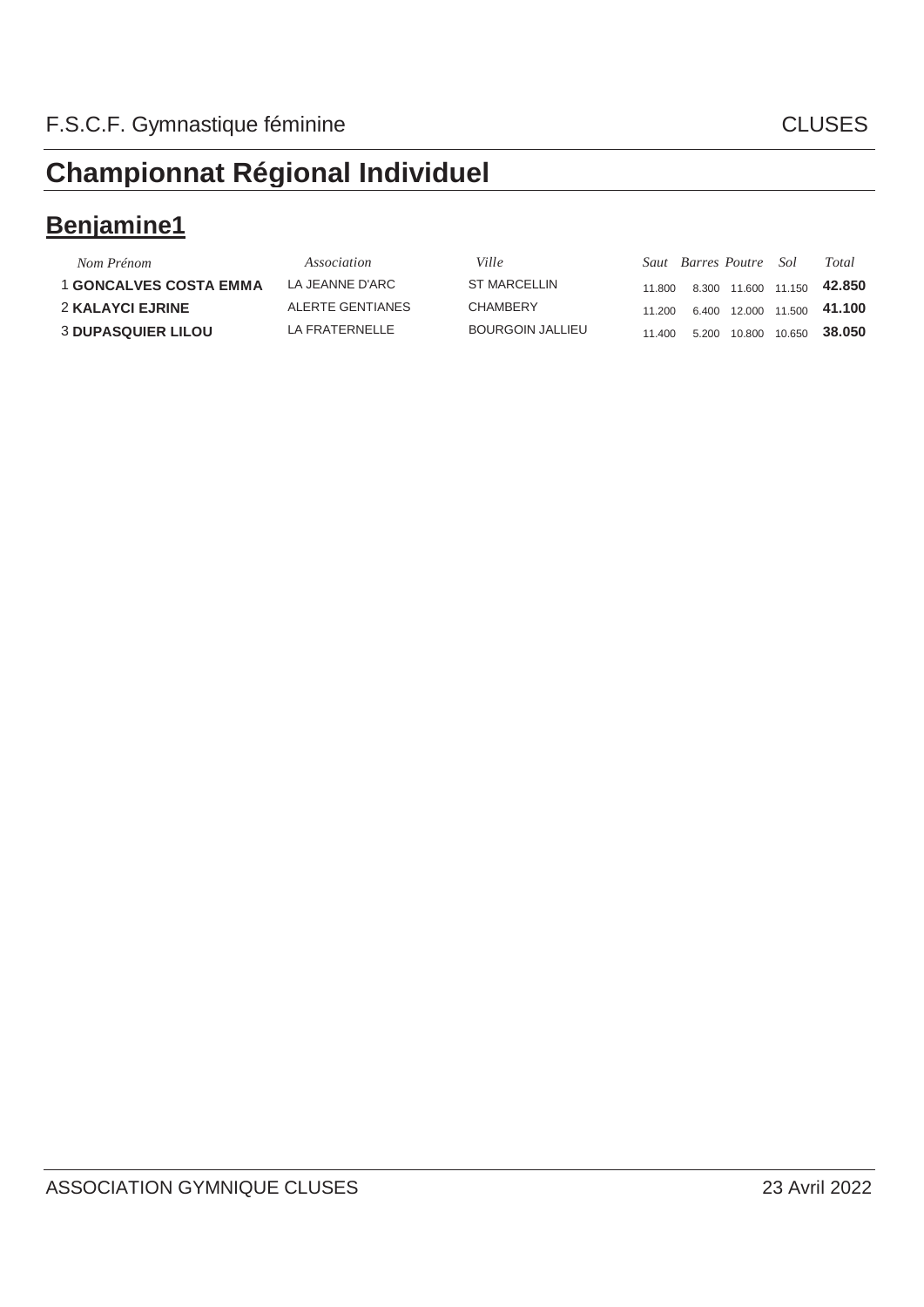### **Senior2**

| Nom Prénom                   | Association                    | Ville                   |        |       | Saut Barres Poutre | Sol    | Total      |
|------------------------------|--------------------------------|-------------------------|--------|-------|--------------------|--------|------------|
| <b>1 BELLO MARINE</b>        | LA FRATERNELLE                 | <b>BOURGOIN JALLIEU</b> | 11.550 | 8.900 | 10.100             | 11.700 | 42.250     |
| <b>2 GUILLAUD LAUREEN</b>    | LA FRATERNELLE                 | <b>BOURGOIN JALLIEU</b> | 11.300 | 8.700 | 9.950              | 11.800 | 41.750     |
| <b>3 LENAS SOLENE</b>        | ASSOCIATION GYMNIQUE CL CLUSES |                         | 11.350 | 8.450 | 10.150             | 10.000 | 39,950     |
| <b>4 GUIRONNET MARINE</b>    | <b>ESPRIT SPORTIF SEYSSUEL</b> | SEYSSUEL                | 10.450 | 6.000 | 10.050             | 11.500 | 38.000     |
| <b>5 BONAFE LINNEA</b>       | LA SENTINELLE DES ALPES        | <b>GRENOBLE</b>         | 11.500 | 7.500 | 7.300              | 9.400  | 35.700     |
| <b>MONTAGNAT RENTIER EVA</b> | LA SENTINELLE DES ALPES        | <b>GRENOBLE</b>         |        |       |                    |        | Non class. |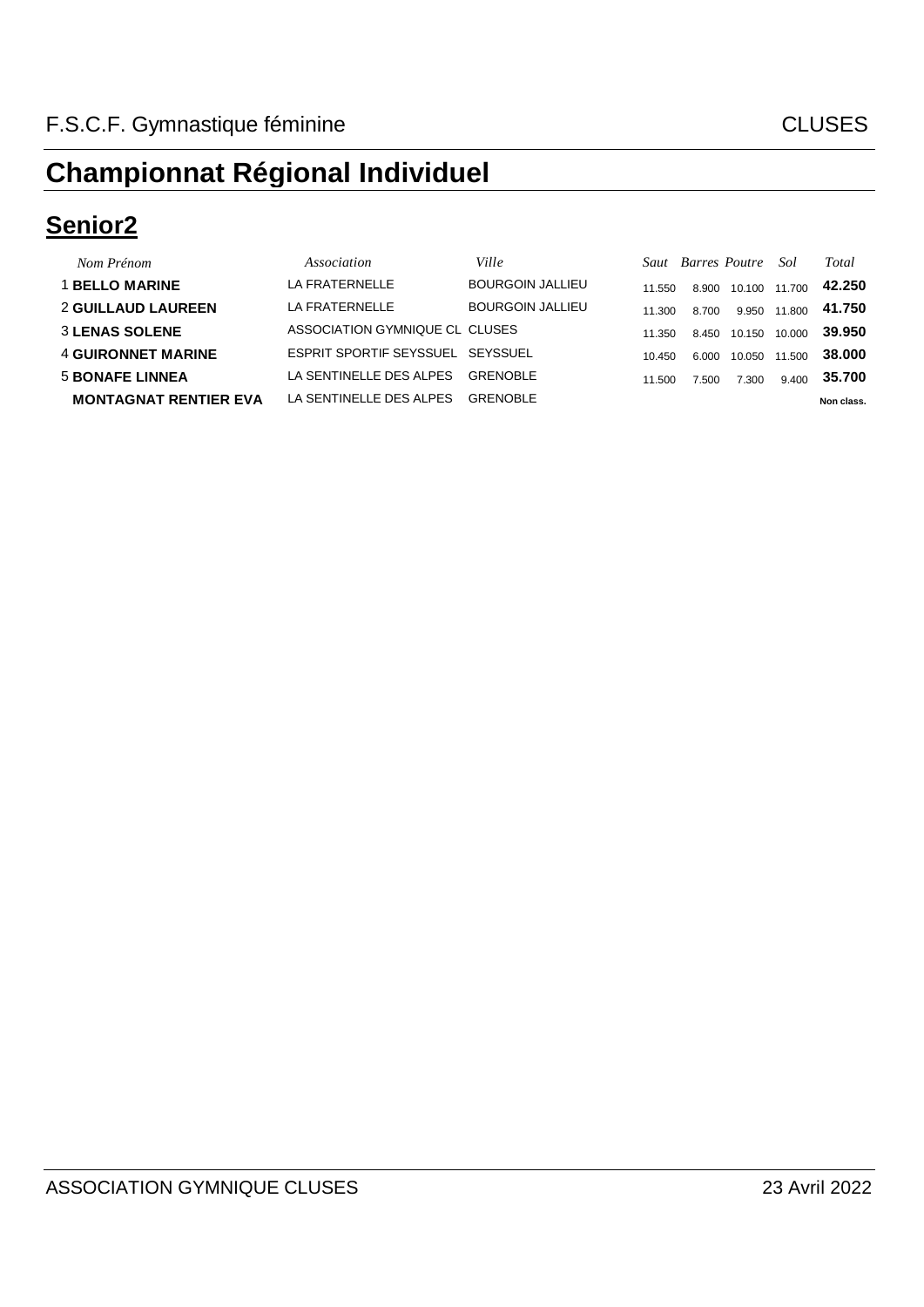#### **Junior2**

**1 EYNAUD LUCIE** 

| Nom Prénom          | Association                      | Ville |  | Saut Barres Poutre Sol | Total                                       |
|---------------------|----------------------------------|-------|--|------------------------|---------------------------------------------|
| <b>EYNAUD LUCIE</b> | ESPRIT SPORTIF SEYSSUEL SEYSSUEL |       |  |                        | 11.500  8.550  10.750  11.800 <b>42.600</b> |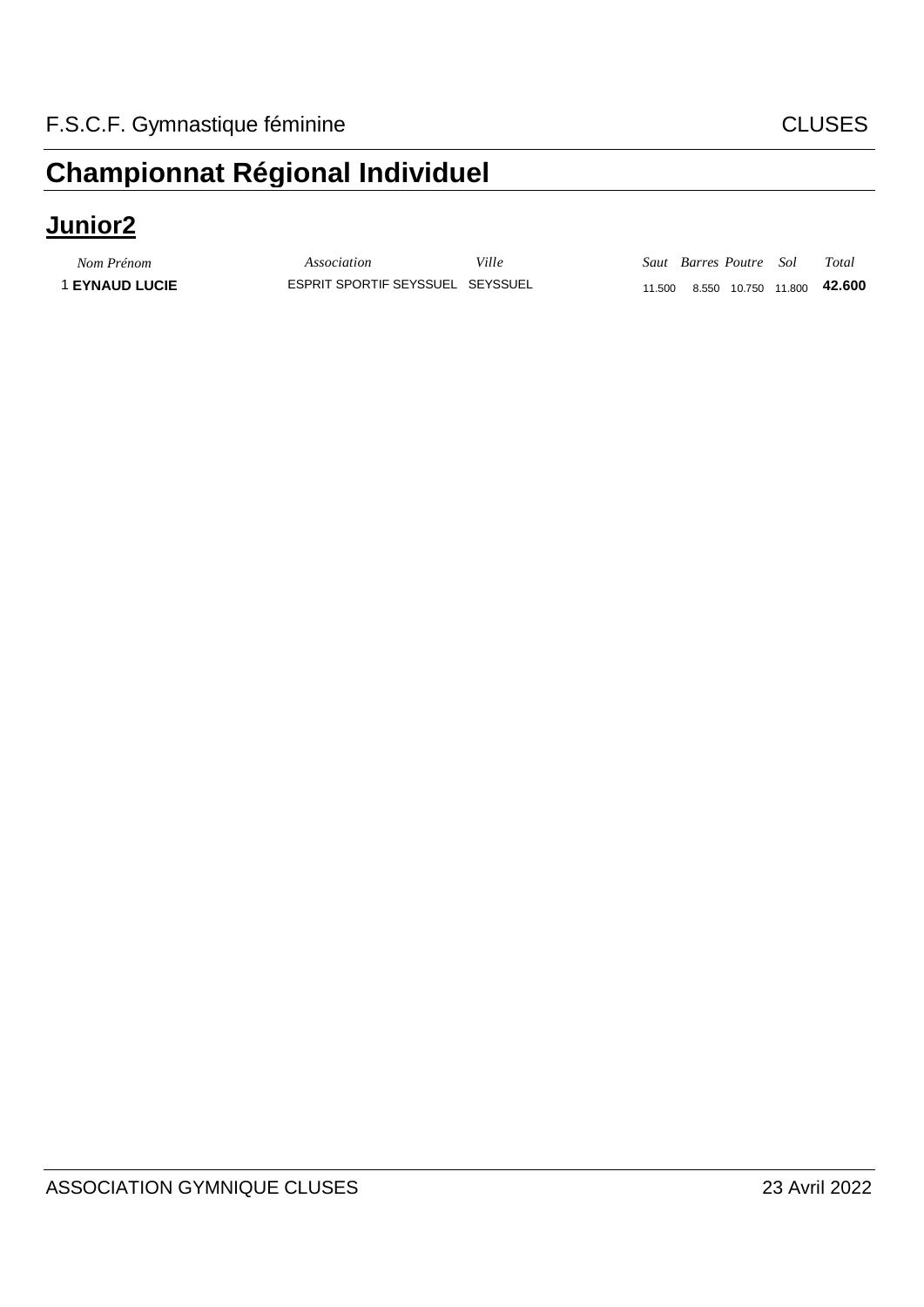#### **Cadette2**

| Nom Prénom                  | Association                                  | Ville |        | Saut Barres Poutre Sol |  | Total                                       |
|-----------------------------|----------------------------------------------|-------|--------|------------------------|--|---------------------------------------------|
| <b>1 COMBET DURAND CALI</b> | LES BLEUETS DE MAURIENN ST JEAN DE MAURIENNE |       |        |                        |  | 11.450  9.600  11.550  11.450 <b>44.050</b> |
| <b>2 PELISSON CELIA</b>     | AVANT-GARDE TURRIPINOIS LA TOUR DU PIN       |       | 10.300 |                        |  | 9.400 10.850 11.850 <b>42.400</b>           |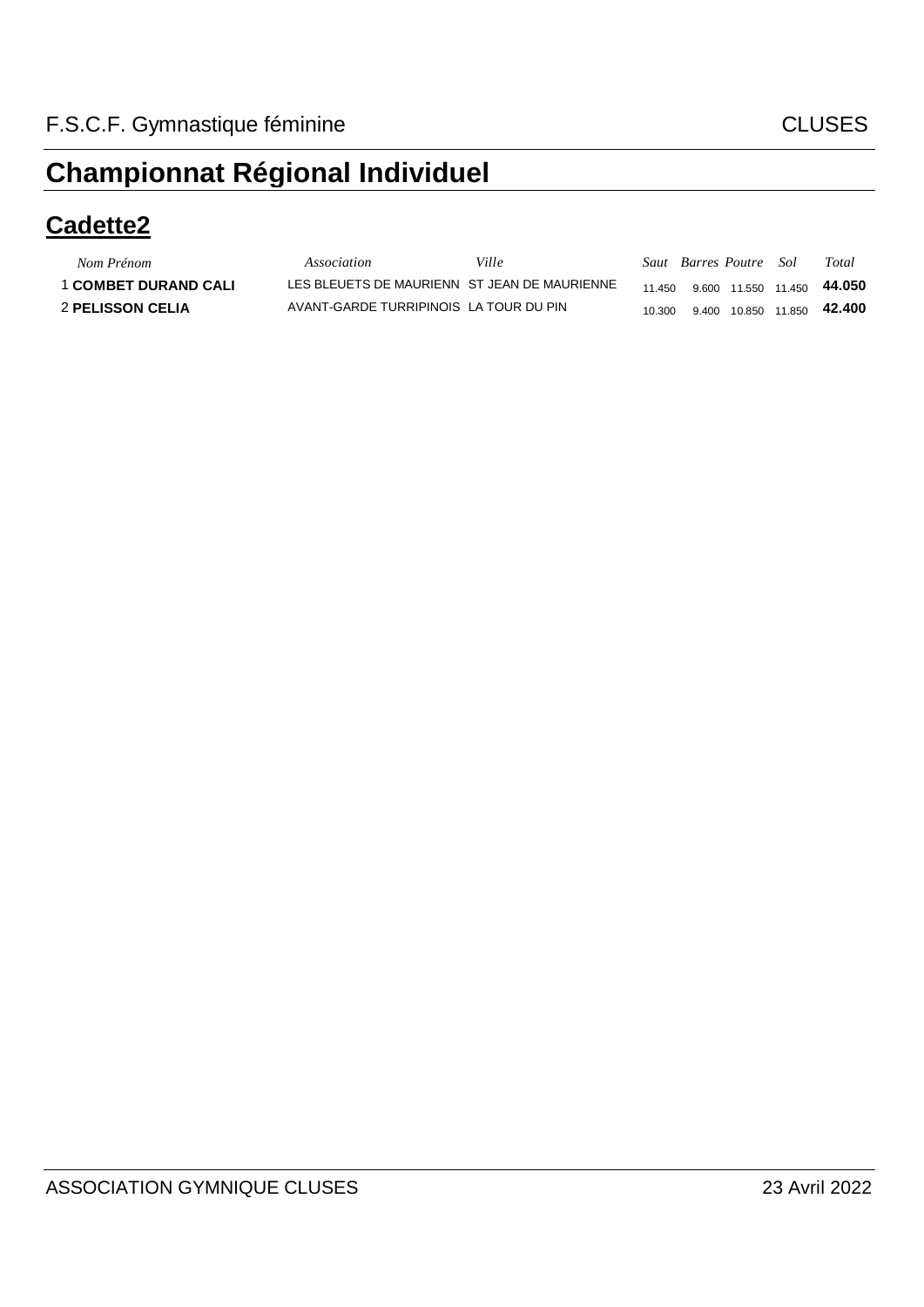#### **Minime2**

| Nom Prénom                    | Association                                  | Ville                   |        | <b>Saut</b> Barres Poutre |                     | Sol    | Total  |
|-------------------------------|----------------------------------------------|-------------------------|--------|---------------------------|---------------------|--------|--------|
| <b>1 GUILLOUD LEA</b>         | AVANT-GARDE TURRIPINOIS LA TOUR DU PIN       |                         | 12.450 | 8.850                     | 11.800              | 10.700 | 43.800 |
| <b>2 BERARD LOEVA</b>         | SAINT PIERRE SPORT GYMN ST PIERRE D'ALBIGNY  |                         | 11.800 | 8.650                     | 11.800              | 11.200 | 43.450 |
| <b>2 VEYRET EMMA</b>          | AVANT-GARDE TURRIPINOIS LA TOUR DU PIN       |                         | 12.200 | 9.350                     | 11.000              | 10.900 | 43.450 |
| <b>4 BARLATIER MAYANA</b>     | LA FRATERNELLE                               | <b>BOURGOIN JALLIEU</b> | 11.900 |                           | 8.950 11.200 11.250 |        | 43.300 |
| <b>5 COGNET CELIA</b>         | AVANT-GARDE TURRIPINOIS LA TOUR DU PIN       |                         | 11.950 | 8.400                     | 12.000 10.400       |        | 42.750 |
| <b>6 PEREIRA ANDRE THALIA</b> | LA FRATERNELLE                               | <b>BOURGOIN JALLIEU</b> | 11.300 | 7.950                     | 11.000              | 10.900 | 41.150 |
| <b>7 BELLOT INES</b>          | LES BLEUETS DE MAURIENN ST JEAN DE MAURIENNE |                         | 11.650 | 5.750                     | 11.500              | 11.350 | 40.250 |
| <b>8 GROUALLE LISEA</b>       | AVANT-GARDE TURRIPINOIS LA TOUR DU PIN       |                         | 11.300 | 8.250                     | 10.000              | 10.550 | 40.100 |
| <b>9 GIMENEZ CHEYENNE</b>     | LA FRATERNELLE                               | <b>BOURGOIN JALLIEU</b> | 12.000 | 8.500                     | 9.400               | 9.950  | 39.850 |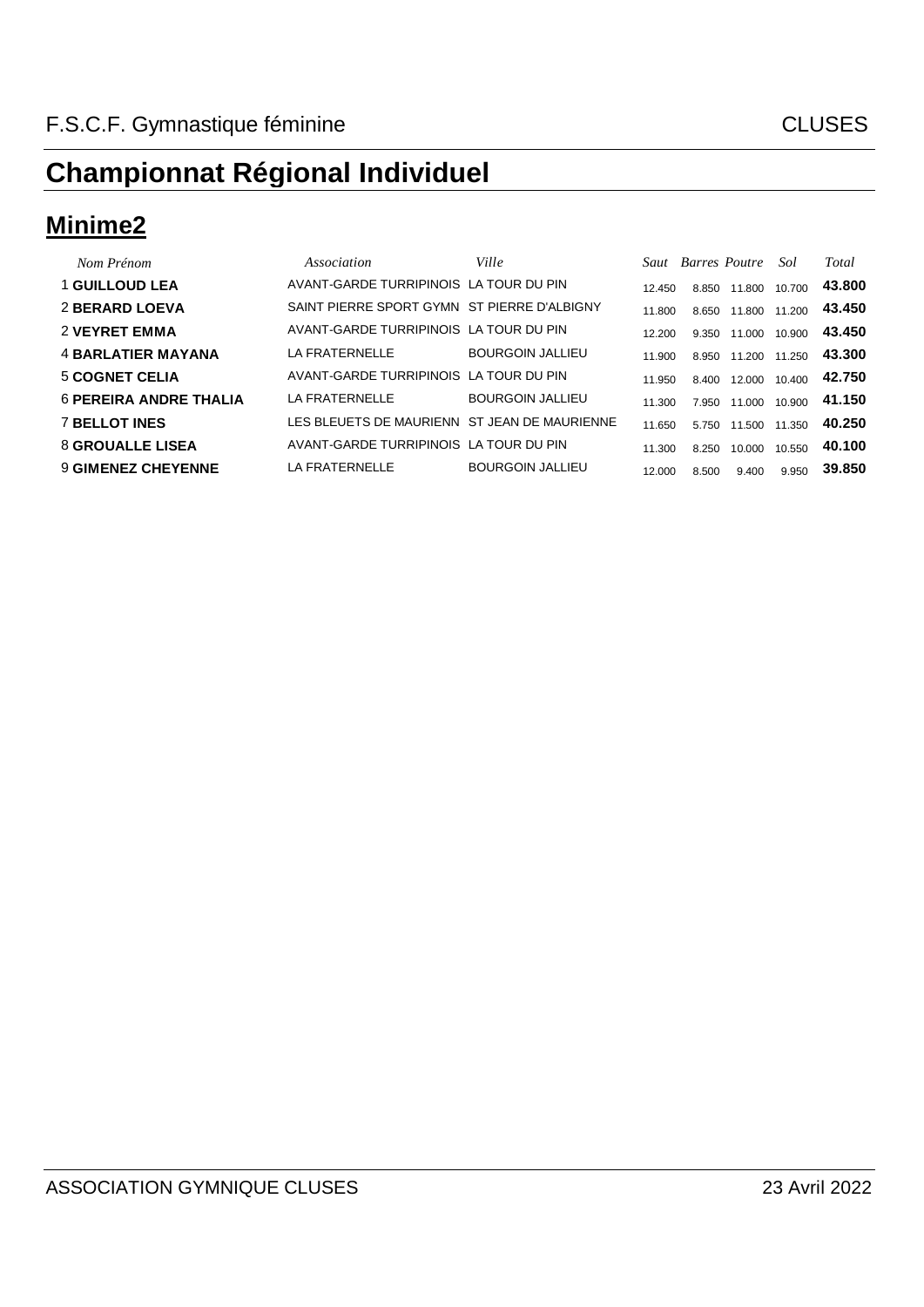#### **Benjamine2**

*Nom Prénom Association Ville Saut Barres Poutre Sol Total* 1 **DUCHENE EMIE** AVANT-GARDE TURRIPINOIS LA TOUR DU PIN 11.050 8.000 8.900 10.800 **38.750**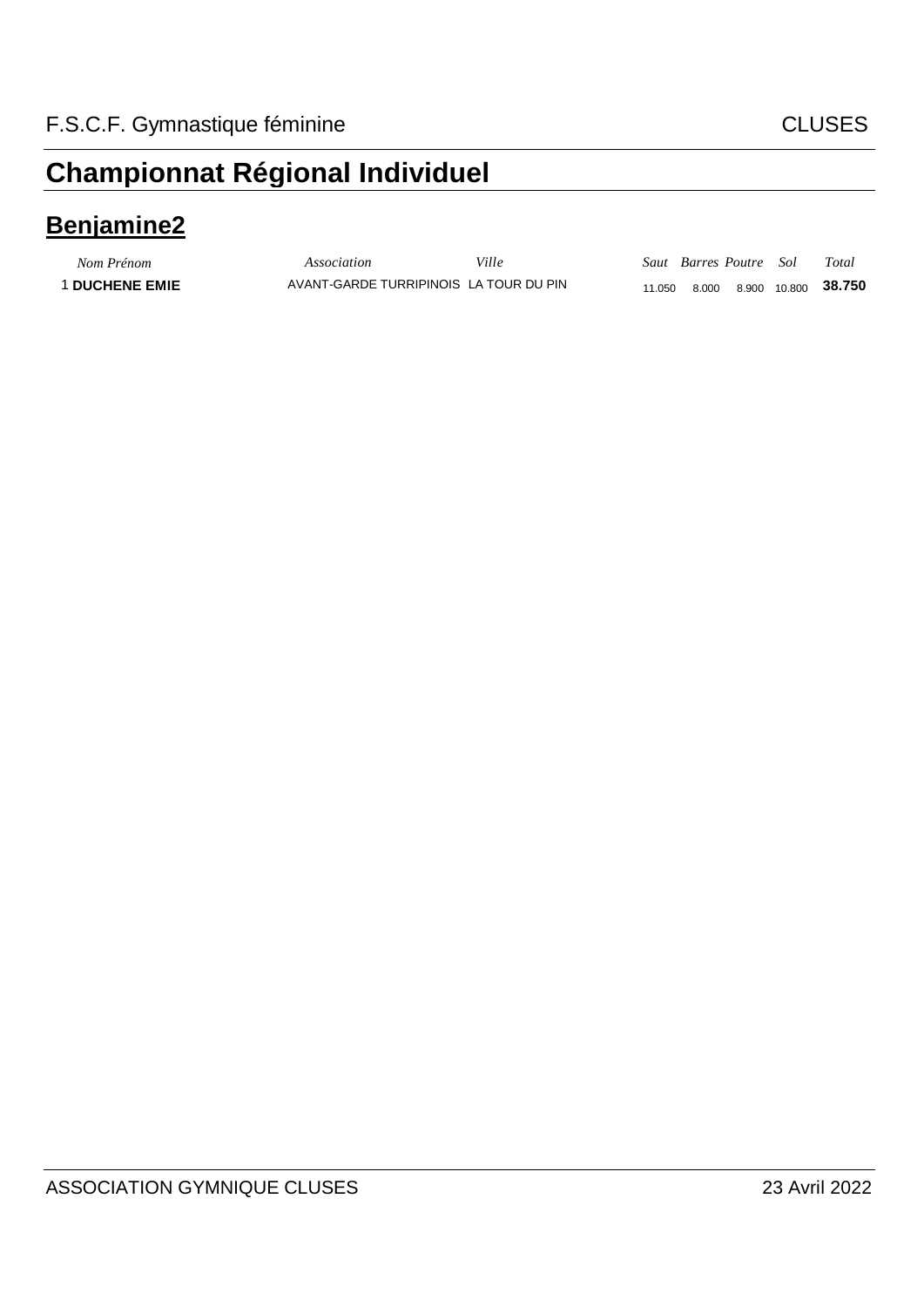#### **Senior3**

| Nom Prénom                     | Association                                 | Ville                      |        | Saut Barres Poutre |                                | Sol    | Total      |
|--------------------------------|---------------------------------------------|----------------------------|--------|--------------------|--------------------------------|--------|------------|
| <b>1 BRUNIER ENOLA</b>         | <b>UNION CHABONNAISE</b>                    | <b>CHABONS</b>             | 11.630 |                    | 10.800 11.850                  | 12.450 | 46.730     |
| <b>2 LE NECHET CLEA</b>        | <b>LES PERVENCHES</b>                       | LA MOTTE SERVOLEX          |        |                    | 11.800 10.550 11.650 12.300    |        | 46.300     |
| <b>3 HAMM KELLY</b>            | LES LIBELLULES                              | <b>ST ALBAN LEYSSE</b>     | 10.400 |                    | 12.150 10.600                  | 12.600 | 45.750     |
| <b>4 COHET MARINE</b>          | LA JEANNE D'ARC                             | <b>ST MARCELLIN</b>        | 11.800 |                    | 10.850 10.650                  | 12.300 | 45.600     |
| <b>5 HAMM WENDY</b>            | <b>LES LIBELLULES</b>                       | <b>ST ALBAN LEYSSE</b>     |        |                    | 10.560  11.500  10.650  12.550 |        | 45.260     |
| <b>6 QUILLE AUDREY</b>         | <b>GYM THONES VALLEE</b>                    | <b>THONES</b>              | 11.130 |                    | 11.100 10.350                  | 12.100 | 44.680     |
| <b>7 CHAUVIN SOLENE</b>        | SAINT PIERRE SPORT GYMN ST PIERRE D'ALBIGNY |                            |        |                    | 10.130  11.300  11.150  12.050 |        | 44.630     |
| <b>8 MATRAIRE DORIANE</b>      | LA JEANNE D'ARC                             | <b>ST MARCELLIN</b>        | 10.860 |                    | 11.000 10.800                  | 11.950 | 44.610     |
| <b>9 LOURY LOUISE</b>          | <b>GYM THONES VALLEE</b>                    | <b>THONES</b>              | 10.430 |                    | 11.200 11.000                  | 11.450 | 44.080     |
| <b>10 RABATEL MARYANE</b>      | AVANT-GARDE TURRIPINOIS LA TOUR DU PIN      |                            |        | 11.300 11.000      | 9.500                          | 12.250 | 44.050     |
| <b>11 FAURE COMTE CLARA</b>    | <b>UNION CHABONNAISE</b>                    | <b>CHABONS</b>             | 10.760 | 10.900             | 10.000                         | 12.100 | 43.760     |
| <b>12 BOREL EMMA</b>           | LA JEANNE D'ARC                             | <b>ST MARCELLIN</b>        | 10.960 | 10.850             | 8.950                          | 12.600 | 43.360     |
| <b>13 MICOUD CLEMENTINE</b>    | UNION CHABONNAISE                           | <b>CHABONS</b>             | 10.630 | 11.850             | 8.900                          | 11.550 | 42.930     |
| <b>14 CHAVROT ORLANE</b>       | <b>UNION CHABONNAISE</b>                    | <b>CHABONS</b>             | 11.400 | 9.400              | 9.350                          | 12.200 | 42.350     |
| <b>15 AMDOUNI MOUSSI WIFEK</b> | LA SENTINELLE DES ALPES                     | <b>GRENOBLE</b>            | 9.930  | 9.400              | 11.100                         | 11.500 | 41.930     |
| <b>16 AFFORTIT CAROLINE</b>    | TANINGES ACROBATIE GYM TANINGES             |                            | 11.200 | 8.600              | 9.850                          | 12.200 | 41.850     |
| 17 SAGE ZOE                    | <b>AURORE SPORTIVE</b>                      | <b>BOULIEU LES ANNONAY</b> | 10.700 | 10.550             | 8.950                          | 11.200 | 41.400     |
| <b>18 MASCHIO AUDREY</b>       | <b>GYM THONES VALLEE</b>                    | <b>THONES</b>              | 10.500 | 9.750              | 8.450                          | 11.650 | 40.350     |
| <b>19 DESPERT LUCIE</b>        | OLYMPIC CLUB GRANGEOIS GUILHERAND GRANGES   |                            | 10.430 | 9.550              | 9.100                          | 11.150 | 40.230     |
| <b>20 RIQUET MORGANE</b>       | LA FRATERNELLE                              | <b>BOURGOIN JALLIEU</b>    | 11.530 | 10.550             | 7.150                          | 10.850 | 40.080     |
| <b>21 BLANC AMBRE</b>          | ASSOCIATION GYMNIQUE CL CLUSES              |                            | 9.930  | 9.850              | 8.750                          | 10.900 | 39.430     |
| <b>22 PERRIER MARIE</b>        | <b>AURORE SPORTIVE</b>                      | <b>BOULIEU LES ANNONAY</b> | 10.360 |                    | 4.500 10.550 11.000            |        | 36.410     |
| <b>BOISSY LOUISE</b>           | OLYMPIC CLUB GRANGEOIS GUILHERAND GRANGES   |                            |        |                    |                                |        | Non class. |
| <b>DURAND ANGELE</b>           | <b>UNION CHABONNAISE</b>                    | <b>CHABONS</b>             |        |                    |                                |        | Non class. |
| <b>DURAND TRECY</b>            | ASSOCIATION GYMNIQUE CL CLUSES              |                            |        |                    |                                |        | Non class. |
| <b>LALLEMAND FANNY</b>         | OLYMPIC CLUB GRANGEOIS GUILHERAND GRANGES   |                            |        |                    |                                |        | Non class. |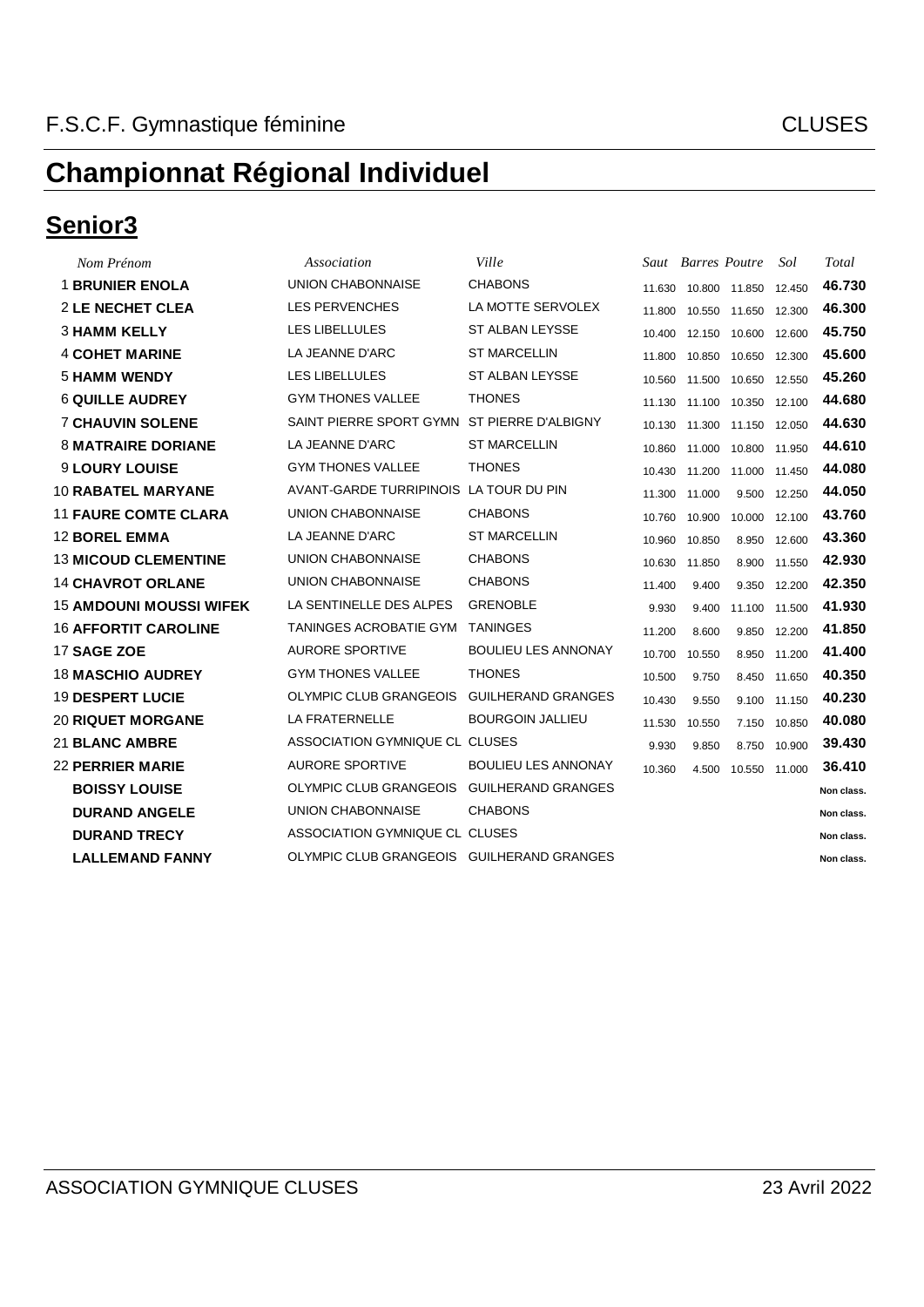### **Junior3**

| Nom Prénom                      | Association                               | Ville                      |        | <b>Saut</b> Barres Poutre |                      | Sol          | Total      |
|---------------------------------|-------------------------------------------|----------------------------|--------|---------------------------|----------------------|--------------|------------|
| <b>1 ZOUKIMIAN JUSTINE</b>      | ACCRO2GYM                                 | <b>FAVERGES</b>            | 11.850 |                           | 11.250 11.750 12.050 |              | 46.900     |
| <b>2 FATIGA LUCIE</b>           | ENTENTE GYMNIQUE DU GUI ENTRE DEUX GUIERS |                            | 11.650 | 11.900                    | 10.050 11.700        |              | 45.300     |
| <b>3 BLANC LYA</b>              | ACCRO2GYM                                 | <b>FAVERGES</b>            | 10.850 | 10.350                    | 11.200 11.500        |              | 43.900     |
| <b>4 LAMARQUE D'ARROUZAT RO</b> | ACCRO2GYM                                 | <b>FAVERGES</b>            | 11.750 | 8.850                     | 11.000 11.800        |              | 43.400     |
| <b>5 REPELLIN MANON</b>         | ENTENTE GYMNIQUE DU GUI ENTRE DEUX GUIERS |                            | 9.250  | 10.600                    | 10.650 11.750        |              | 42.250     |
| <b>6 PONCET MAEVA</b>           | ENTENTE GYMNIQUE DU GUI ENTRE DEUX GUIERS |                            | 11.650 | 9.400                     |                      | 9.750 11.400 | 42.200     |
| <b>7 RIVART LOANE</b>           | ENTENTE GYMNIQUE DU GUI ENTRE DEUX GUIERS |                            | 10.600 | 10.750                    | 8.750                | 11.700       | 41.800     |
| 8 MILED RYMA                    | LA SENTINELLE DES ALPES                   | <b>GRENOBLE</b>            | 10.800 | 9.850                     | 10.050               | 11.000       | 41.700     |
| <b>9 MARIE LEANE</b>            | ETOILE DE VOIRON                          | <b>VOIRON</b>              | 11.550 | 10.600                    | 7.700                | 11.450       | 41.300     |
| <b>10 VASBIEN LORYANE</b>       | ACCRO2GYM                                 | <b>FAVERGES</b>            | 11.800 | 10.150                    | 9.800                | 9.350        | 41.100     |
| <b>11 VEYRET LUCIE</b>          | <b>GYM CLUB MONTALIEU</b>                 | <b>MONTALIEU</b>           | 10.550 | 8.600                     | 10.550               | 10.950       | 40.650     |
| <b>12 GACHE ALOISE</b>          | <b>AURORE SPORTIVE</b>                    | <b>BOULIEU LES ANNONAY</b> | 11.150 | 10.000                    | 9.450                | 9.750        | 40.350     |
| <b>13 HUGUET CELIE</b>          | AVANT-GARDE TURRIPINOIS LA TOUR DU PIN    |                            | 9.900  | 9.200                     | 8.950                | 10.800       | 38,850     |
| <b>ESTEBAN LOLA</b>             | <b>UNION CHABONNAISE</b>                  | <b>CHABONS</b>             |        |                           |                      |              | Non class. |
| <b>GOMES CLARA</b>              | <b>ETOILE DE VOIRON</b>                   | <b>VOIRON</b>              |        |                           |                      |              | Non class. |
| <b>GOMES MELISSA</b>            | <b>LA FRATERNELLE</b>                     | <b>BOURGOIN JALLIEU</b>    |        |                           |                      |              | Non class. |
| <b>POTDEVIN ANNE LISE</b>       | <b>LES PERVENCHES</b>                     | LA MOTTE SERVOLEX          |        |                           |                      |              | Non class. |
| <b>ZOUKIMIAN SARAH</b>          | ACCRO2GYM                                 | <b>FAVERGES</b>            |        |                           |                      |              | Non class. |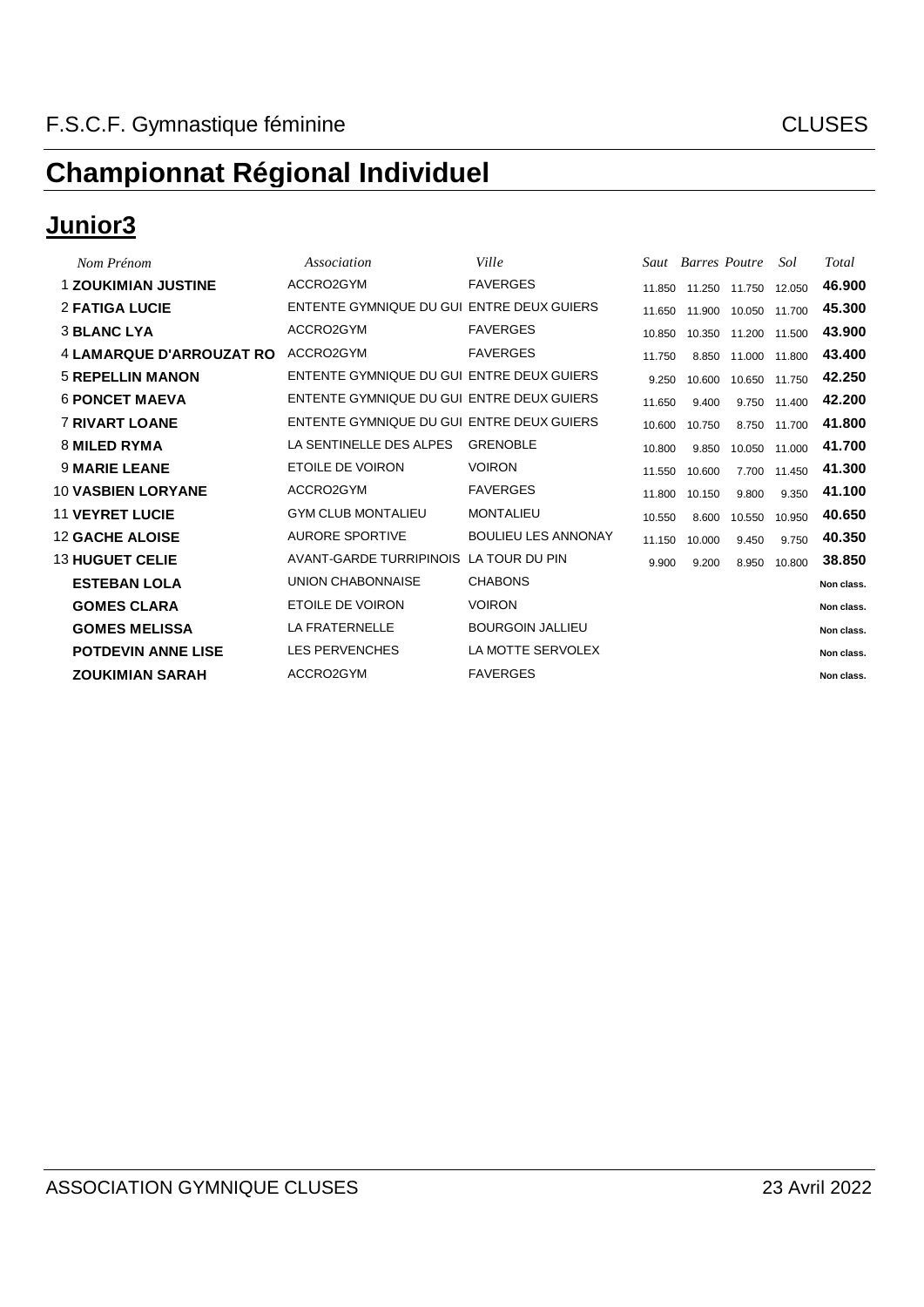#### **Cadette3**

| Nom Prénom                 | Association                                  | Ville                      |        | Saut Barres Poutre |                                | Sol          | Total      |
|----------------------------|----------------------------------------------|----------------------------|--------|--------------------|--------------------------------|--------------|------------|
| <b>1 BERLAND MAELIE</b>    | ESPRIT SPORTIF SEYSSUEL SEYSSUEL             |                            |        |                    | 11.450  11.300  11.050  12.100 |              | 45.900     |
| 2 TEYPAZ PERRINE           | ACCRO2GYM                                    | <b>FAVERGES</b>            | 11.750 |                    | 11.300 10.900 11.800           |              | 45.750     |
| <b>3 RANCHOUP JULIETTE</b> | LES BLEUETS DE MAURIENN ST JEAN DE MAURIENNE |                            |        |                    | 11.500 11.150 11.100 11.350    |              | 45.100     |
| <b>4 LOPEZ ENA</b>         | ACCRO2GYM                                    | <b>FAVERGES</b>            | 11.100 | 11.000             | 10.600                         | 12.200       | 44.900     |
| <b>5 MARQUET MARILOU</b>   | LA JEANNE D'ARC                              | <b>ST MARCELLIN</b>        |        | 11.150 11.600      |                                | 9.700 12.000 | 44.450     |
| <b>6 GUILLOT ALEXIA</b>    | AVANT-GARDE TURRIPINOIS LA TOUR DU PIN       |                            | 11.550 | 10.700             | 10.300                         | 11.400       | 43.950     |
| <b>7 GENTIL SIDONIE</b>    | AVANT-GARDE TURRIPINOIS LA TOUR DU PIN       |                            | 11.850 | 10.750             | 9.900                          | 11.300       | 43,800     |
| <b>8 PETIT MELINE</b>      | SAINT PIERRE SPORT GYMN ST PIERRE D'ALBIGNY  |                            | 11.750 | 10.900             |                                | 9.400 11.700 | 43.750     |
| <b>9 LOPEZ CLARISSE</b>    | ESPRIT SPORTIF SEYSSUEL SEYSSUEL             |                            | 11.300 | 11.050             | 8.600                          | 12.100       | 43.050     |
| <b>10 NOGUERA ONDINE</b>   | <b>GYM THONES VALLEE</b>                     | <b>THONES</b>              | 10.550 | 10.450             | 9.950                          | 11.100       | 42.050     |
| <b>11 MARRON ELISA</b>     | <b>AURORE SPORTIVE</b>                       | <b>BOULIEU LES ANNONAY</b> | 10.400 | 9.300              | 10.650                         | 11.400       | 41.750     |
| <b>12 VAUTHAY AGATHE</b>   | ASSOCIATION GYMNIQUE CL CLUSES               |                            | 10.500 | 10.000             |                                | 9.700 11.450 | 41.650     |
| <b>13 GROSS JULIE</b>      | ETOILE DE VOIRON                             | <b>VOIRON</b>              | 11.200 | 9.450              | 10.000                         | 10.900       | 41.550     |
| <b>14 DURAND CHLOE</b>     | UNION CHABONNAISE                            | <b>CHABONS</b>             | 10.200 | 10.450             | 9.450                          | 11.350       | 41.450     |
| <b>15 SOUBLIN JULIETTE</b> | AVANT-GARDE TURRIPINOIS LA TOUR DU PIN       |                            | 11.100 | 8.350              | 10.500                         | 11.400       | 41.350     |
| <b>16 GIL FANNY</b>        | ESPRIT SPORTIF SEYSSUEL SEYSSUEL             |                            | 11.150 | 8.800              | 9.300                          | 11.350       | 40.600     |
| <b>17 DESPERT LIVIA</b>    | OLYMPIC CLUB GRANGEOIS GUILHERAND GRANGES    |                            | 11.150 | 10.700             | 7.350                          | 11.100       | 40.300     |
| <b>18 GALOFARO LILOU</b>   | ENTENTE GYMNIQUE DU GUI ENTRE DEUX GUIERS    |                            | 10.600 | 8.500              | 9.500                          | 11.600       | 40.200     |
| <b>19 SMITH LOLA</b>       | OLYMPIC CLUB GRANGEOIS GUILHERAND GRANGES    |                            | 10.200 | 9.100              | 9.800                          | 10.850       | 39.950     |
| <b>20 DORNE PERRINE</b>    | OLYMPIC CLUB GRANGEOIS GUILHERAND GRANGES    |                            | 10.850 | 8.850              | 9.050                          | 11.000       | 39.750     |
| <b>21 TOUNA FLORENCE</b>   | ASSOCIATION GYMNIQUE CL CLUSES               |                            | 10.500 | 10.750             | 7.300                          | 10.650       | 39.200     |
| <b>22 SHINN MADISSON</b>   | LES BLEUETS DE MAURIENN ST JEAN DE MAURIENNE |                            | 10.750 | 8.250              | 9.550                          | 10.350       | 38,900     |
| <b>23 KHERZY NAWEL</b>     | ASSOCIATION GYMNIQUE CL CLUSES               |                            | 11.050 | 8.350              |                                | 8.450 10.350 | 38.200     |
| 24 TAMARRI INES            | <b>GYM CLUB MONTALIEU</b>                    | <b>MONTALIEU</b>           | 10.100 | 7.800              | 10.100                         | 10.000       | 38,000     |
| 25 PERCHIOT EMMA           | ACCRO2GYM                                    | <b>FAVERGES</b>            | 10.500 | 6.500              | 10.100 10.500                  |              | 37.600     |
| <b>26 SABIRON CAMILLE</b>  | U.S.B.M. PASSY GYMNASTIQ SALLANCHE           |                            | 10.800 | 5.050              |                                | 8.850 11.850 | 36.550     |
| <b>27 DANEL LARA</b>       | U.S.B.M. PASSY GYMNASTIQ SALLANCHE           |                            | 10.400 | 5.250              |                                | 6.150 11.500 | 33,300     |
| <b>BAVIERE ALYA</b>        | ALERTE GENTIANES                             | <b>CHAMBERY</b>            |        |                    |                                |              | Non class. |
| <b>BUISSON MAYLIS</b>      | <b>LES LIBELLULES</b>                        | ST ALBAN LEYSSE            |        |                    |                                |              | Non class. |
| <b>GATTO MALENA</b>        | OLYMPIC CLUB GRANGEOIS GUILHERAND GRANGES    |                            |        |                    |                                |              | Non class. |
| <b>LATARD ELODIE</b>       | LES BLEUETS DE MAURIENN ST JEAN DE MAURIENNE |                            |        |                    |                                |              | Non class. |
| <b>QUATRESOUS EMA</b>      | SAINT PIERRE SPORT GYMN ST PIERRE D'ALBIGNY  |                            |        |                    |                                |              | Non class. |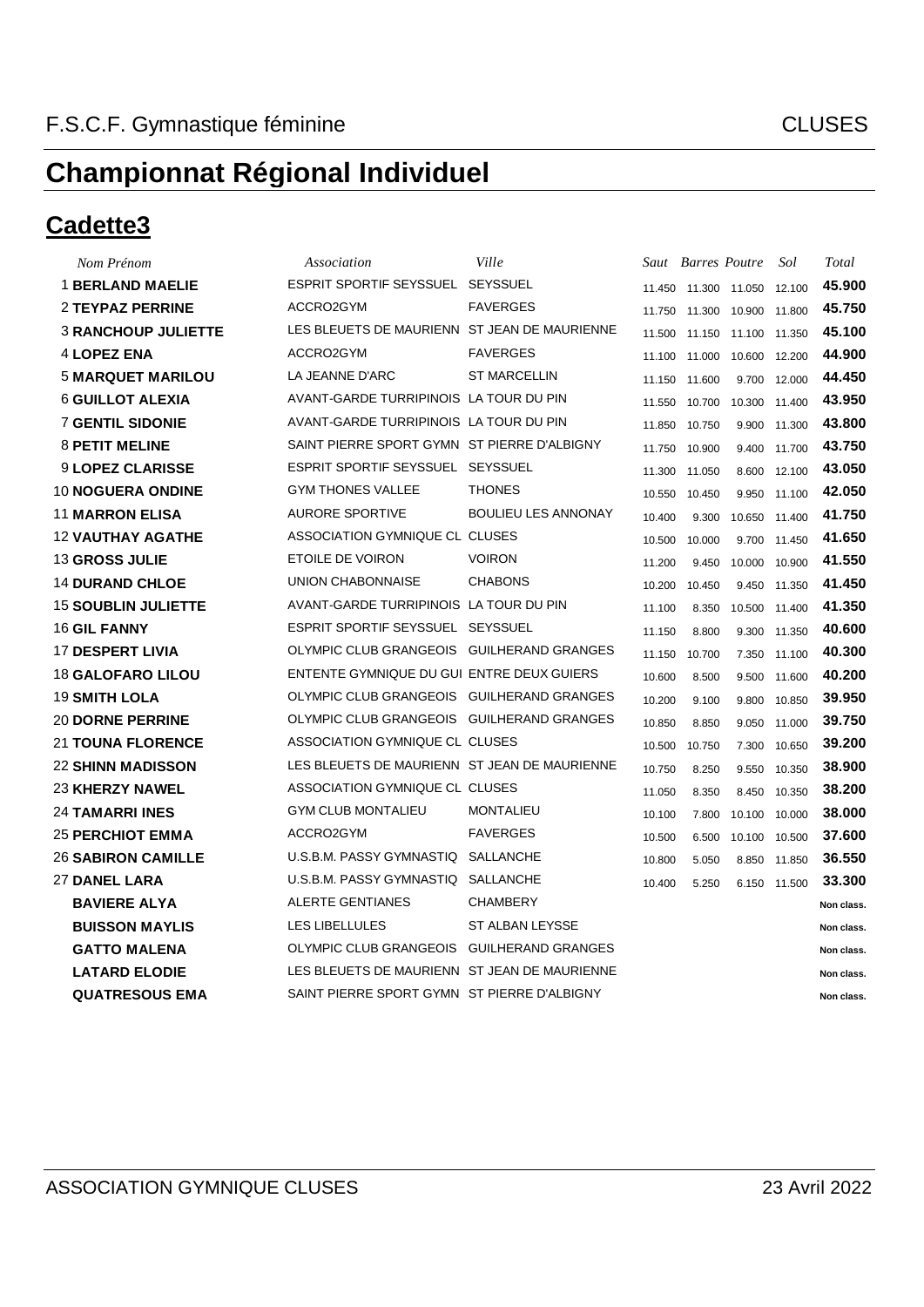#### **Minime3**

| Nom Prénom                                  | Association                                  | Ville                   |        | <b>Saut</b> Barres Poutre |               | Sol    | Total      |
|---------------------------------------------|----------------------------------------------|-------------------------|--------|---------------------------|---------------|--------|------------|
| <b>1 LESUISSE NINA</b>                      | ALERTE GENTIANES                             | <b>CHAMBERY</b>         | 11.750 |                           | 11.500 10.800 | 11.850 | 45.900     |
| <b>2 MADELAINE LAUREEN</b>                  | <b>LES PERVENCHES</b>                        | LA MOTTE SERVOLEX       | 12.150 |                           | 11.000 10.300 | 11.050 | 44.500     |
| <b>3 CORBINEAU BELLEVILLE MAH ACCRO2GYM</b> |                                              | <b>FAVERGES</b>         | 11.270 | 9.150                     | 11.800 11.900 |        | 44.120     |
| <b>4 GOMEZ MAELINE</b>                      | LA FRATERNELLE                               | <b>BOURGOIN JALLIEU</b> | 11.070 | 9.900                     | 11.600 11.150 |        | 43.720     |
| <b>5 SERVEL KIARA</b>                       | <b>GYM CLUB MONTALIEU</b>                    | <b>MONTALIEU</b>        | 11.800 |                           | 11.250 10.800 | 9.800  | 43.650     |
| <b>6 FALCON MARINE</b>                      | AVANT-GARDE TURRIPINOIS LA TOUR DU PIN       |                         | 11.500 | 11.300                    | 10.400        | 10.200 | 43.400     |
| <b>7 PASTE MANON</b>                        | LA FRATERNELLE                               | <b>BOURGOIN JALLIEU</b> | 11.200 | 11.600                    | 9.300         | 11.200 | 43,300     |
| <b>8 SHINN LOLA</b>                         | LES BLEUETS DE MAURIENN ST JEAN DE MAURIENNE |                         | 11.000 | 9.850                     | 10.400 11.650 |        | 42.900     |
| <b>9 THEVENON LISEA</b>                     | <b>LA FRATERNELLE</b>                        | <b>BOURGOIN JALLIEU</b> | 11.170 | 10.650                    | 10.100 10.550 |        | 42.470     |
| <b>10 RUBIN MAELY</b>                       | AVANT-GARDE TURRIPINOIS LA TOUR DU PIN       |                         | 12.000 | 10.650                    | 8.200         | 11.050 | 41.900     |
| 11 MEKONDONGO FLOUREZ LUN LA FRATERNELLE    |                                              | <b>BOURGOIN JALLIEU</b> | 11.130 | 10.100                    | 10.600        | 9.850  | 41.680     |
| <b>12 BARIN MELINE</b>                      | ESPRIT SPORTIF SEYSSUEL                      | SEYSSUEL                | 11.800 | 11.000                    | 8.800         | 9.950  | 41.550     |
| <b>13 BENATRU ELSA</b>                      | ESPRIT SPORTIF SEYSSUEL                      | SEYSSUEL                | 11.500 | 10.000                    | 8.100         | 11.200 | 40.800     |
| <b>14 PETITE CANDICE</b>                    | U.S.B.M. PASSY GYMNASTIQ                     | SALLANCHE               | 10.750 | 9.150                     | 9.400         | 10.550 | 39.850     |
| <b>LE BARS ANOUCHKA</b>                     | ACCRO2GYM                                    | <b>FAVERGES</b>         |        |                           |               |        | Non class. |
| <b>RABILLOUD LOUISE</b>                     | LA FRATERNELLE                               | <b>BOURGOIN JALLIEU</b> |        |                           |               |        | Non class. |
| <b>SAILLET ROSE</b>                         | ACCRO2GYM                                    | <b>FAVERGES</b>         |        |                           |               |        | Non class. |
| <b>WILCZAK DAPHNE</b>                       | ASSOCIATION GYMNIQUE CL CLUSES               |                         |        |                           |               |        | Non class. |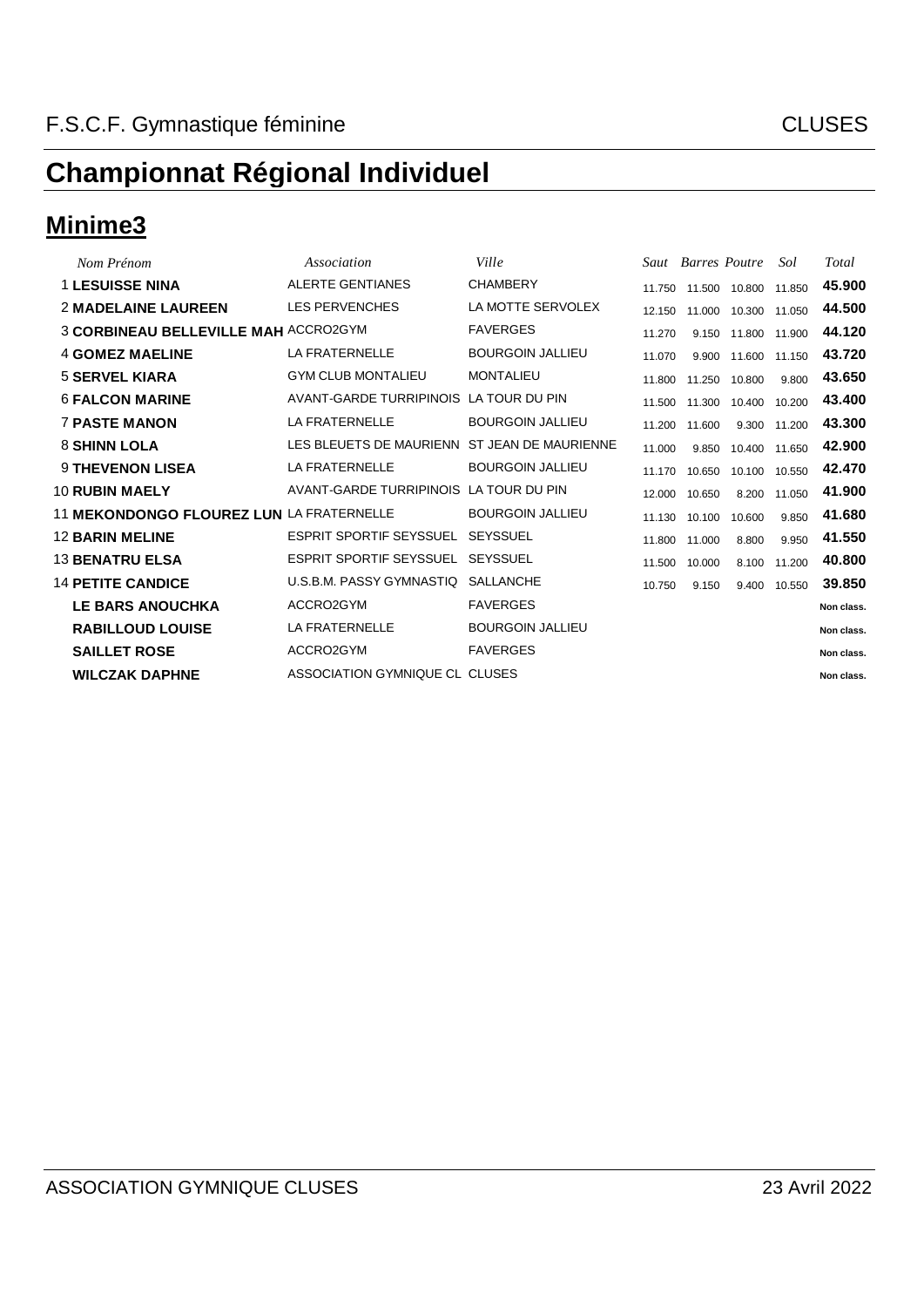#### **Benjamine3**

| Nom Prénom               | Association                            | Ville              |        | Saut Barres Poutre Sol |               |              | Total      |
|--------------------------|----------------------------------------|--------------------|--------|------------------------|---------------|--------------|------------|
| 1 GITTON ALYSSA          | ALERTE GENTIANES                       | <b>CHAMBERY</b>    | 11.650 | 11.950                 | 11.350 12.000 |              | 46.950     |
| <b>2 ARTAUD MANON</b>    | CHARTREUSE GYM                         | ST LAURENT DU PONT | 11 250 | 10.350                 | 10.550 11.050 |              | 43.200     |
| <b>3 MORRETTA LOUISE</b> | AVANT-GARDE TURRIPINOIS LA TOUR DU PIN |                    | 11.600 | 10 250                 |               | 6.650 11.000 | 39.500     |
| <b>ROSSI CLEMENCE</b>    | ASSOCIATION GYMNIQUE CL CLUSES         |                    |        |                        |               |              | Non class. |
|                          |                                        |                    |        |                        |               |              |            |